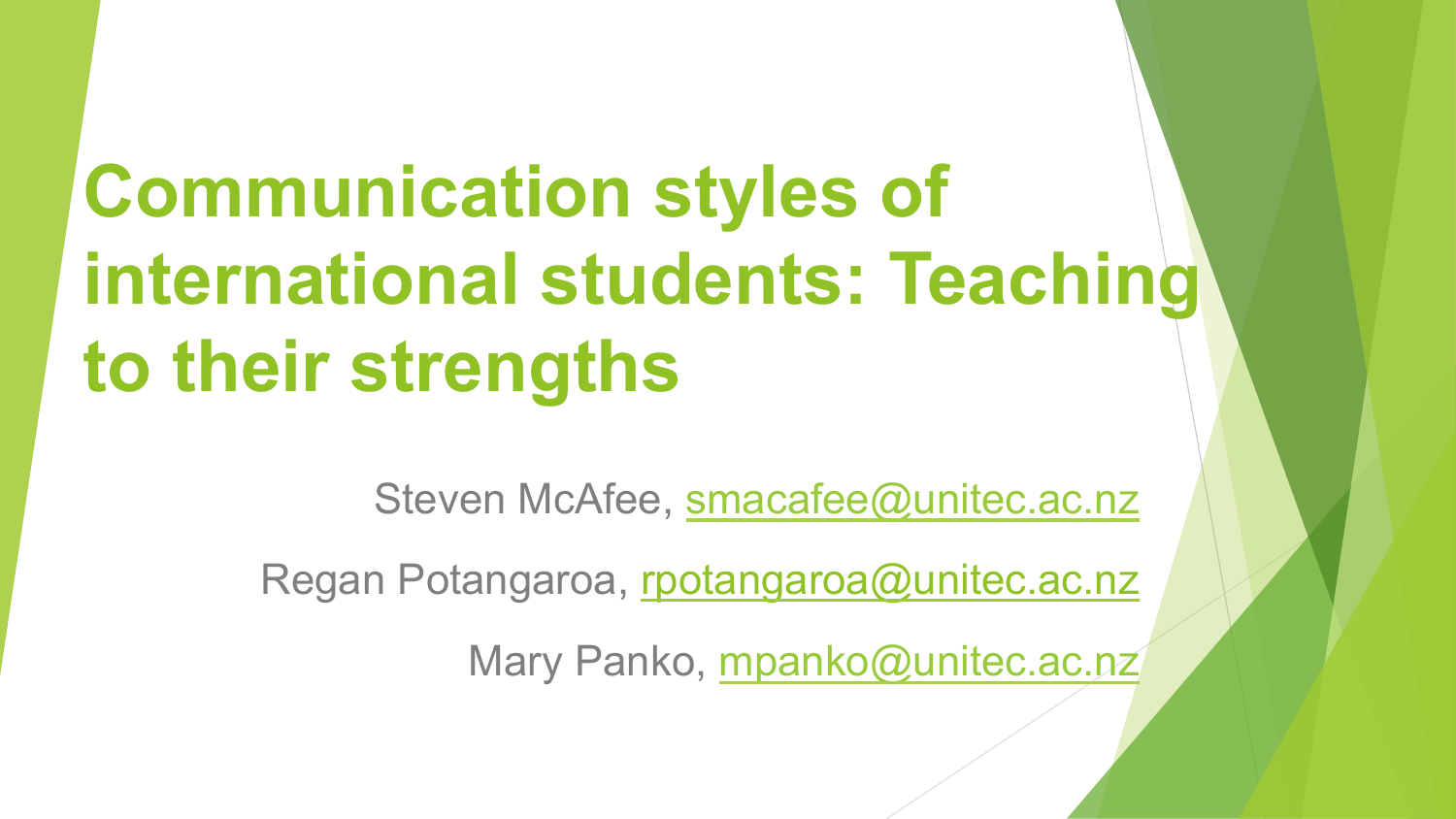#### The situation

**The Programme**: The Certificate in Applied Technology (level 4) - popular with international students, from **high context cultures** in which human relationships are valued over task orientated behaviours (Iowa State U. 2014).

**The students**: minimally qualified academically and practically focussed from educational backgrounds where teacher-centred instruction is likely to be the norm (Huba & Freed, 1999).

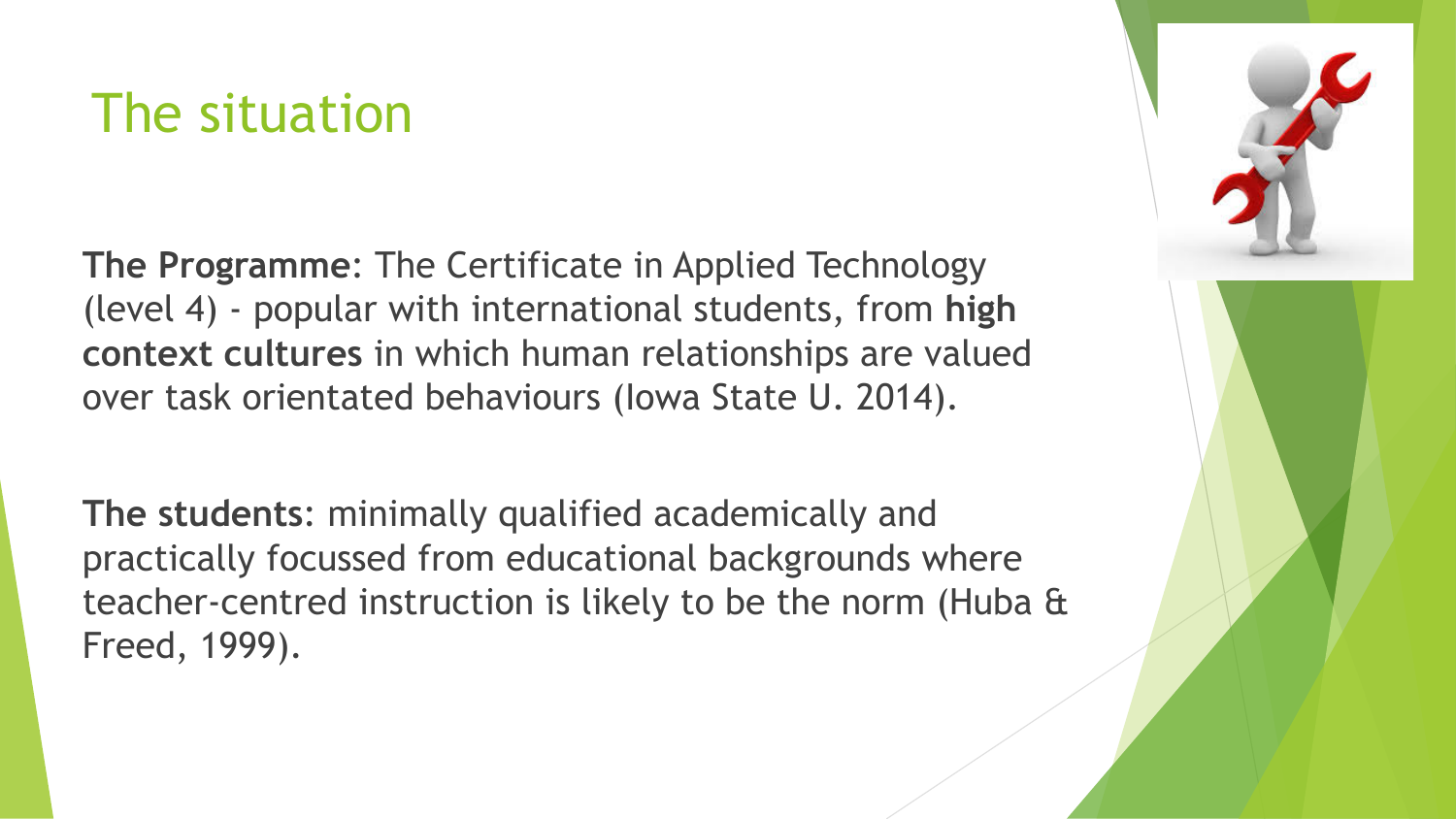#### A high context culture

*In high context cultures, information is either in the physical context or internalized in the person. Behavioral rules are implicit; in other words, the context is supposed to give you the cues you need to behave appropriately. In these cultures, members tend to use a more indirect style of communication.* 

*Examples of societies that value this communication style include Japan, Korea, China, and many of the Latin American countries.*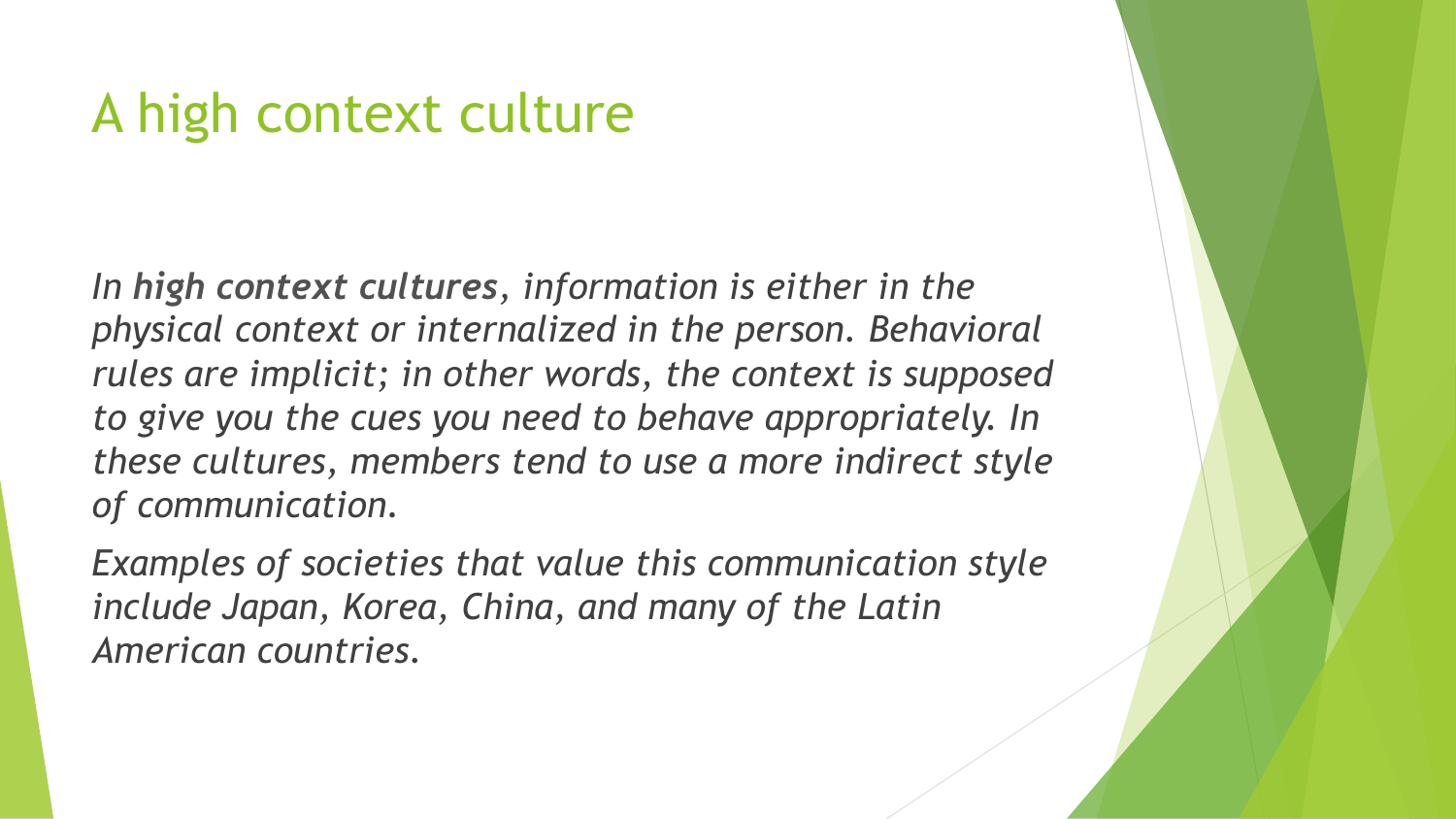#### The underlying social theory

*[An individual] from an individualistic culture strives to improve work performance because of the recognition he or she may receive, [those] from a collectivistic culture [seek] improvement because of the gains his or her group may receive.* 

Early (1994, p.89)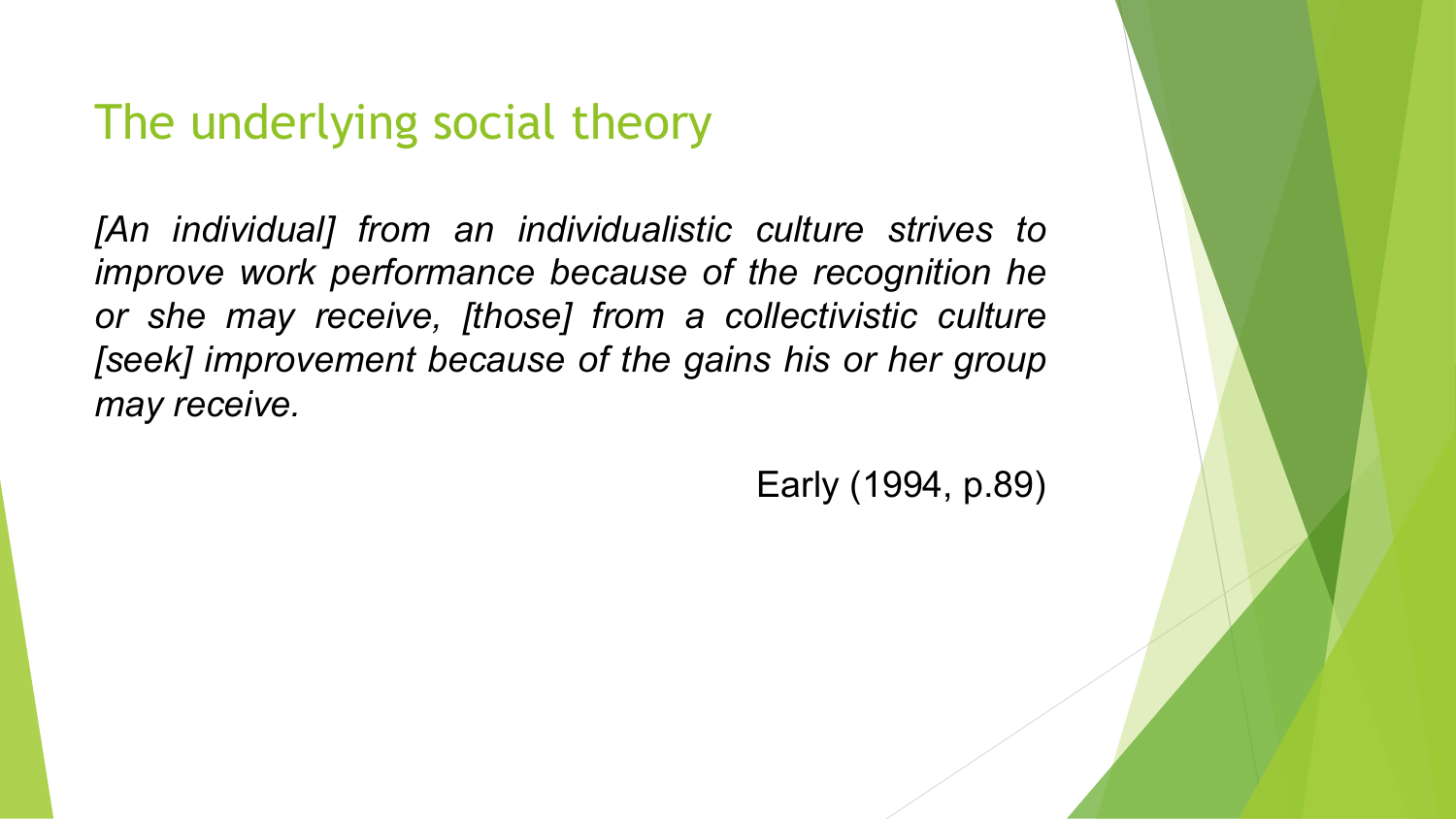# The research

**Aim:** To investigate whether the communication styles of the students were compatible with the nature of teaching they were receiving.



#### **Steps:**

- $\blacktriangleright$  Identify the communication skills held by the programme participants
- $\blacktriangleright$  See whether the findings of this research indicate that teaching strategies need to be modified to improve their learning experience.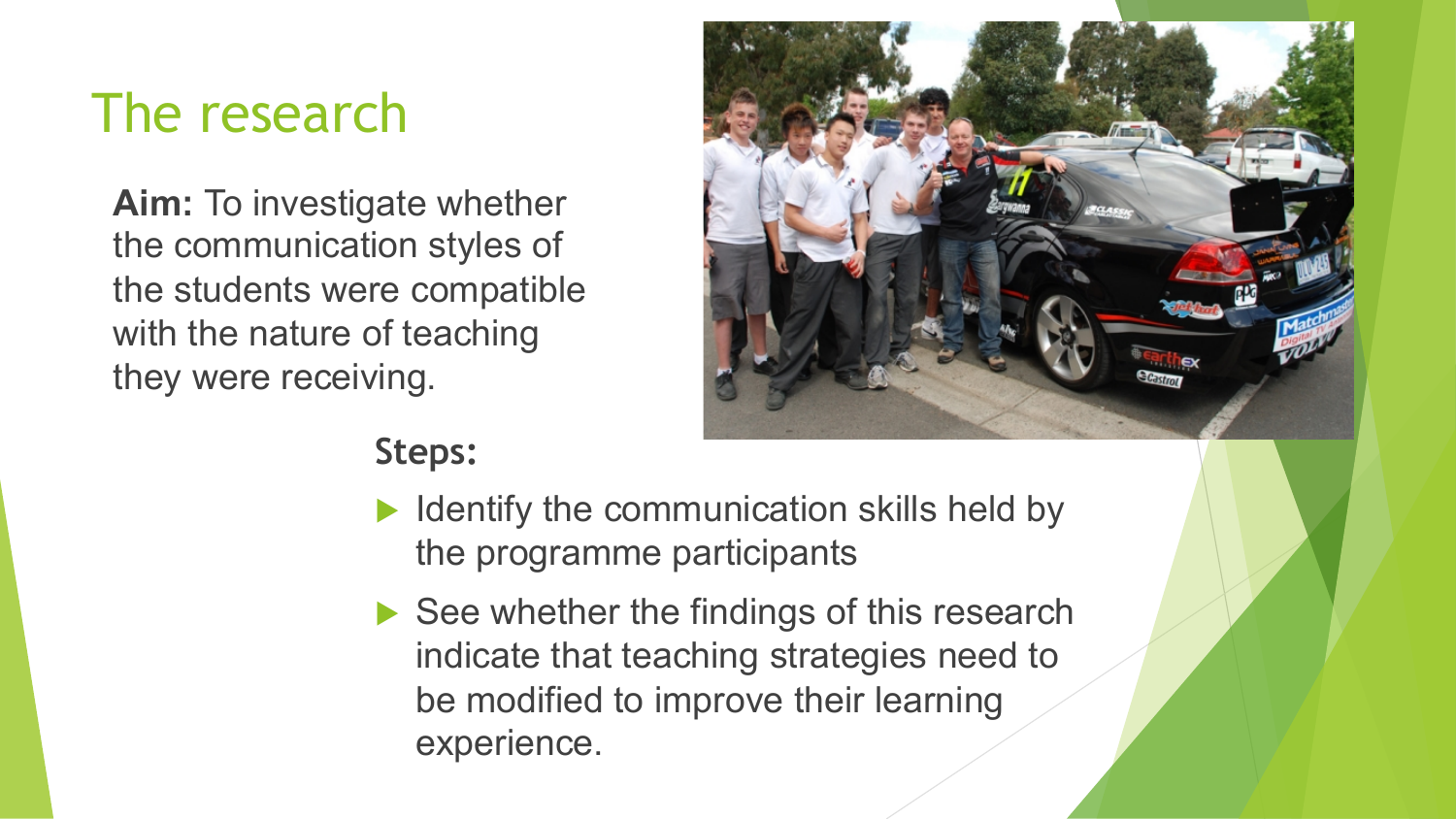#### **Research tool: Casse Survey Instrument (1981)**

This tool not only considers the ethnic diversity of the students but also relates value orientations to the four different communications styles identified by Casse.

#### **Casse's 4 styles:**

Action Process

People

Ideas

Examined from 3 aspects:– What they value, Talk about, How they react.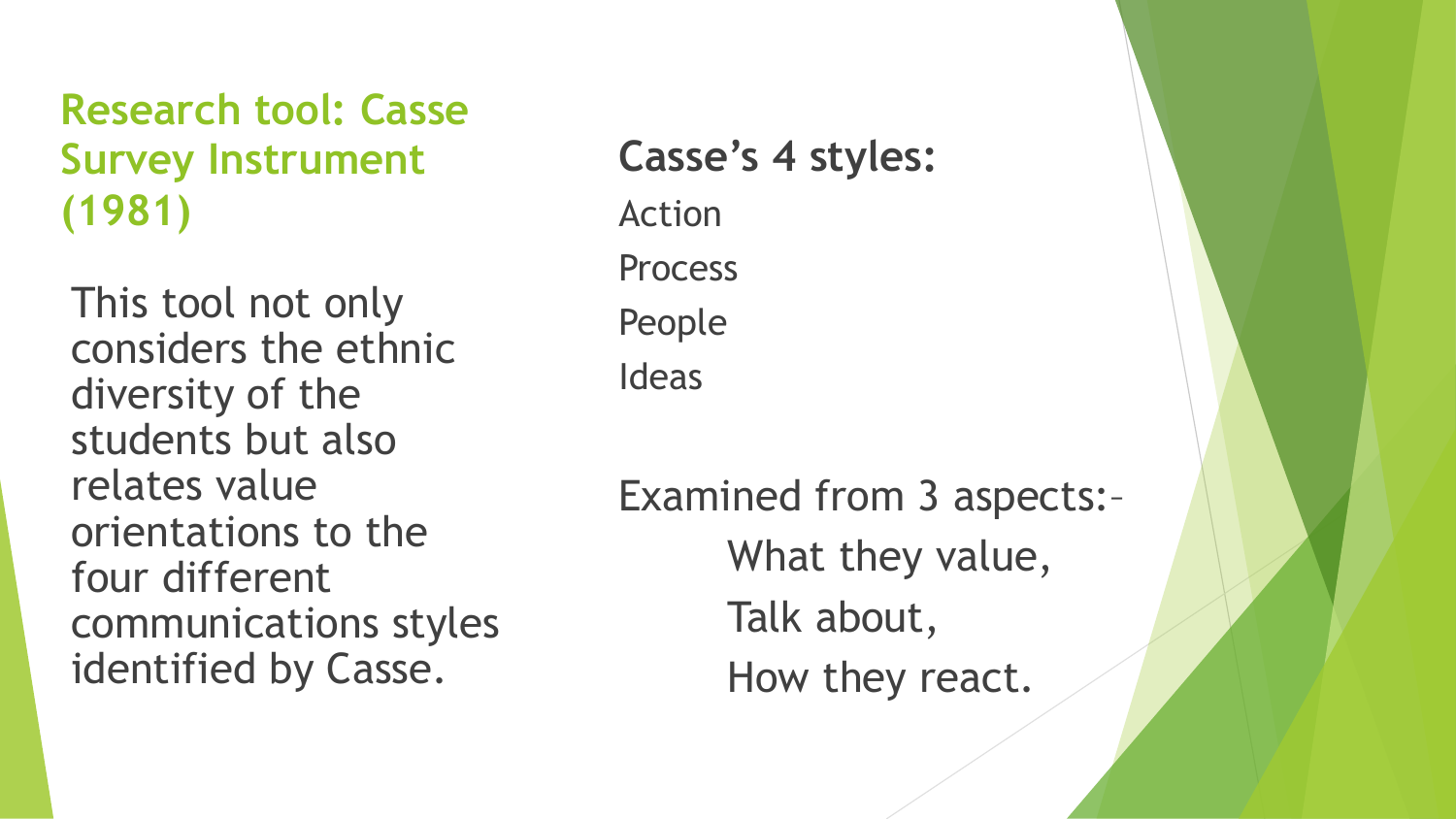| $C$ ommunication Action<br>style                                                                    |                                                                                                                                                                                              | <b>Process</b>                                                                                                                           | People                                                                                                                                                                                                                           | <b>Ideas</b>                                                                                                                                                                                                                          |
|-----------------------------------------------------------------------------------------------------|----------------------------------------------------------------------------------------------------------------------------------------------------------------------------------------------|------------------------------------------------------------------------------------------------------------------------------------------|----------------------------------------------------------------------------------------------------------------------------------------------------------------------------------------------------------------------------------|---------------------------------------------------------------------------------------------------------------------------------------------------------------------------------------------------------------------------------------|
| <b>Value orientation</b>                                                                            | Doing, achieving,<br>getting things done                                                                                                                                                     | Facts,<br>organisation,<br>strategies                                                                                                    | Teamwork, relations,<br>communication                                                                                                                                                                                            | Concepts, theories,<br>innovation                                                                                                                                                                                                     |
| C<br>on t<br>$\mathbf{e}$<br>$\mathsf{n}$<br>t l<br>characteristics -<br>they talk about            | Results, objectives,<br>performance,<br>productivity,<br>efficiency, moving<br>ahead, responsibility,<br>feedback,<br>experience,<br>challenges,<br>achievements,<br>change and<br>decisions | Facts,<br>procedures,<br>planning,<br>organising,<br>controlling,<br>testing, trying,<br>analysis,<br>observations,<br>proof and details | People, needs,<br>motivations,<br>teamwork,<br>communications,<br>feelings, team spirit,<br>understanding,<br>sensitivity,<br>awareness,<br>cooperation, beliefs,<br>values, expectations,<br>relations and self-<br>development | Concepts, new ways,<br>innovation, new<br>methods, creativity,<br>improving,<br>opportunities,<br>problems,<br>possibilities, potential,<br>grand designs,<br>alternatives, issues,<br>what's new in the<br>field,<br>interdependence |
| P<br>$\mathbf c$<br>$\mathbf{o}$<br>$\mathbf{s}$<br>$\mathbf{s}$<br>$\mathbf{e}$<br>characteristics | Pragmatic, direct,<br>impatient, decisive,<br>quick energetic and<br>challenge others                                                                                                        | Systematic,<br>logical, factual,<br>verbose,<br>unemotional,<br>cautious and<br>patient                                                  | Spontaneous,<br>empathetic, warm,<br>subjective, emotional,<br>perceptive and<br>sensitive                                                                                                                                       | Imaginative,<br>charismatic, difficult-<br>to-understand, ego-<br>centred, unrealistic,<br>creative, full of ideas<br>and provocative                                                                                                 |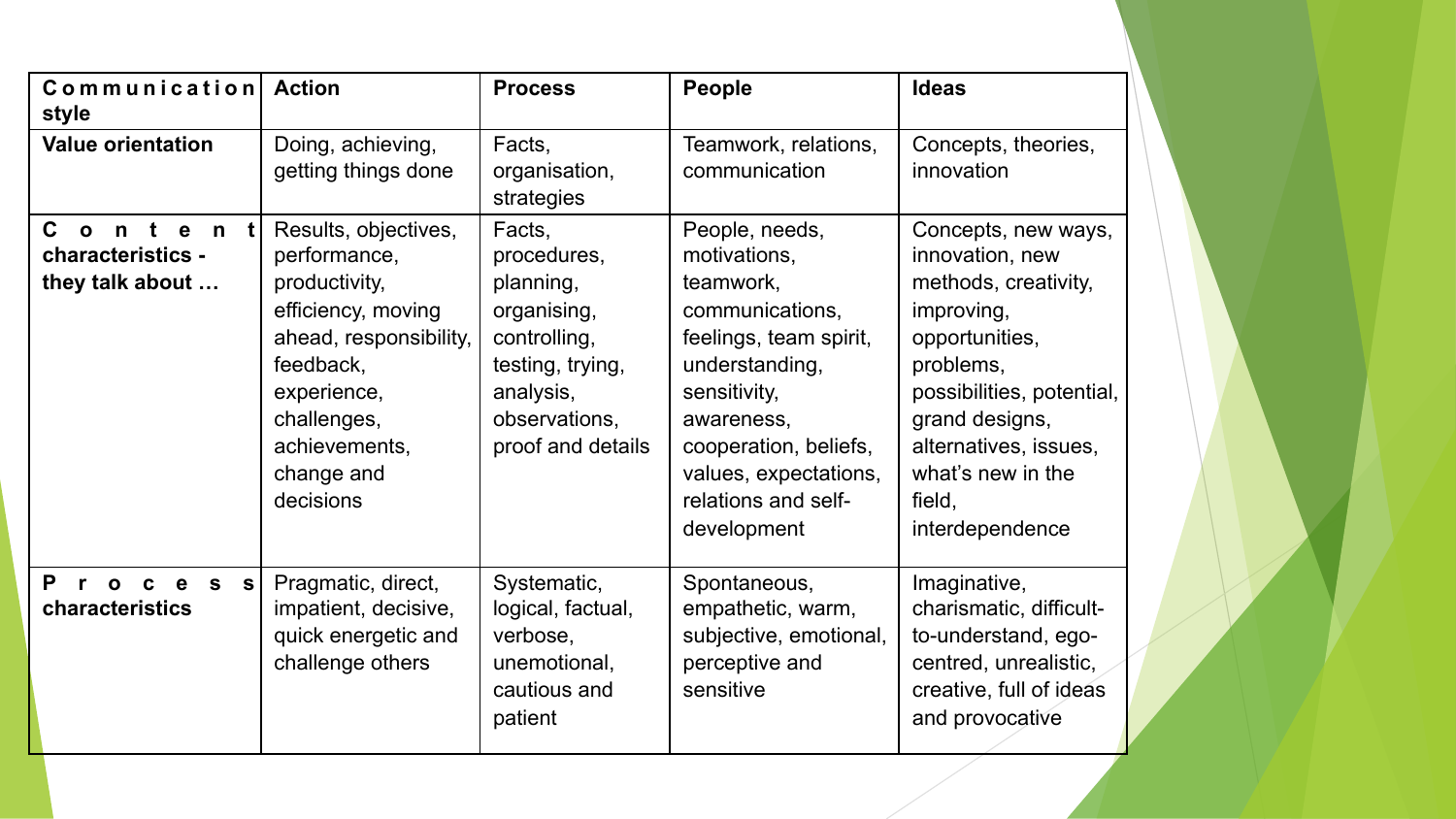#### International students' difficulties

Earlier research (Robertson, Line, Jones &Thomas, 2000) showed that lecturers had identified poor critical thinking skills amongst their international students and we argue that this aspect would be contained under Casse's category of 'Ideas'.

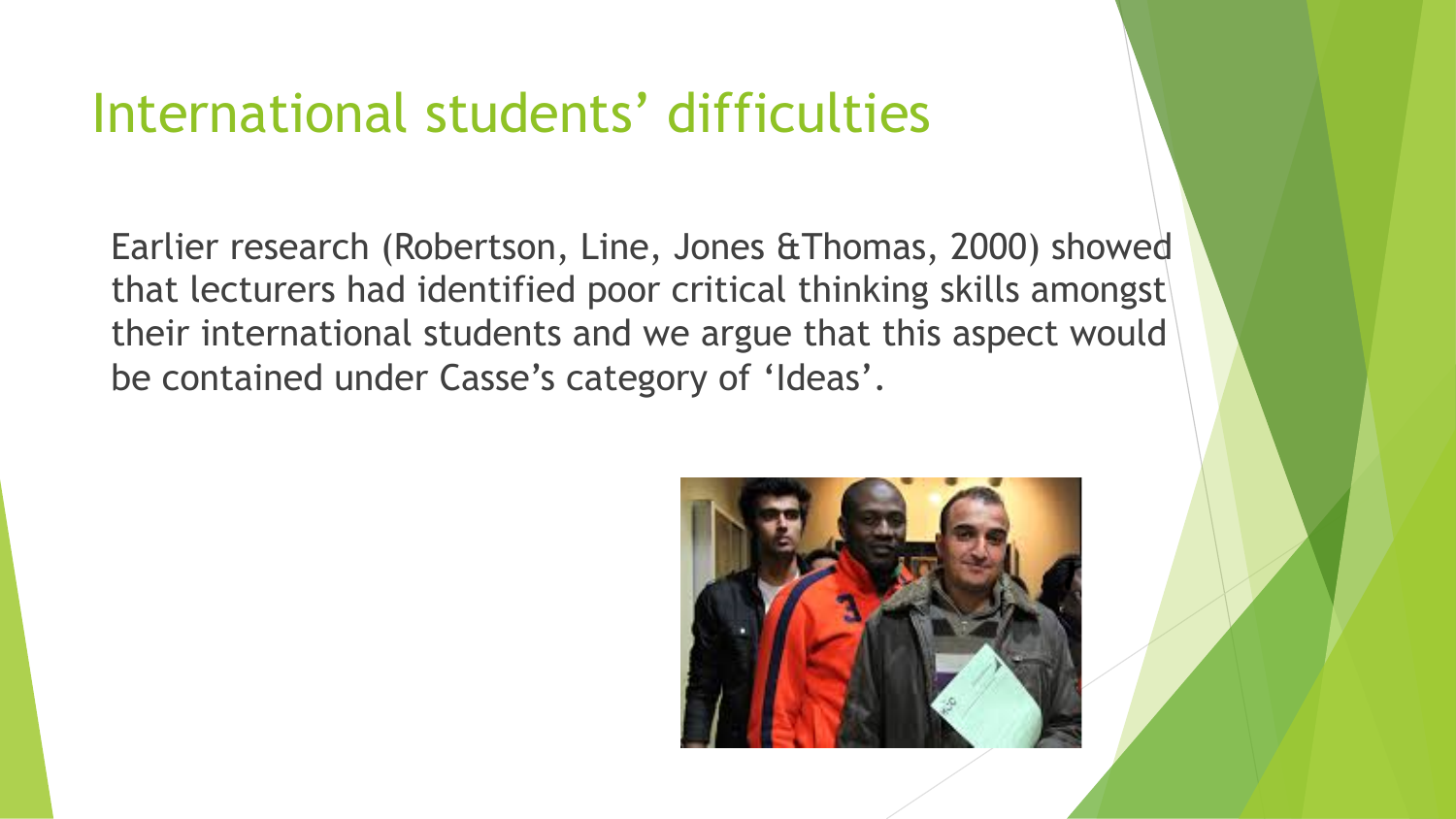# Methodology

- $\blacktriangleright$  Printed questionnaires were issued to 113 students in the Certificate of Applied Technology Automotive programme across 7 theory classes. All the students who participated were in their first year of study, either in their first or second semester, and were all male.
- $\blacktriangleright$  The survey comprised 40 questions and students were asked to make a choice out of the pair of alternative answers provided in each case.
- $\blacktriangleright$  They were then asked to identify their ethnicity.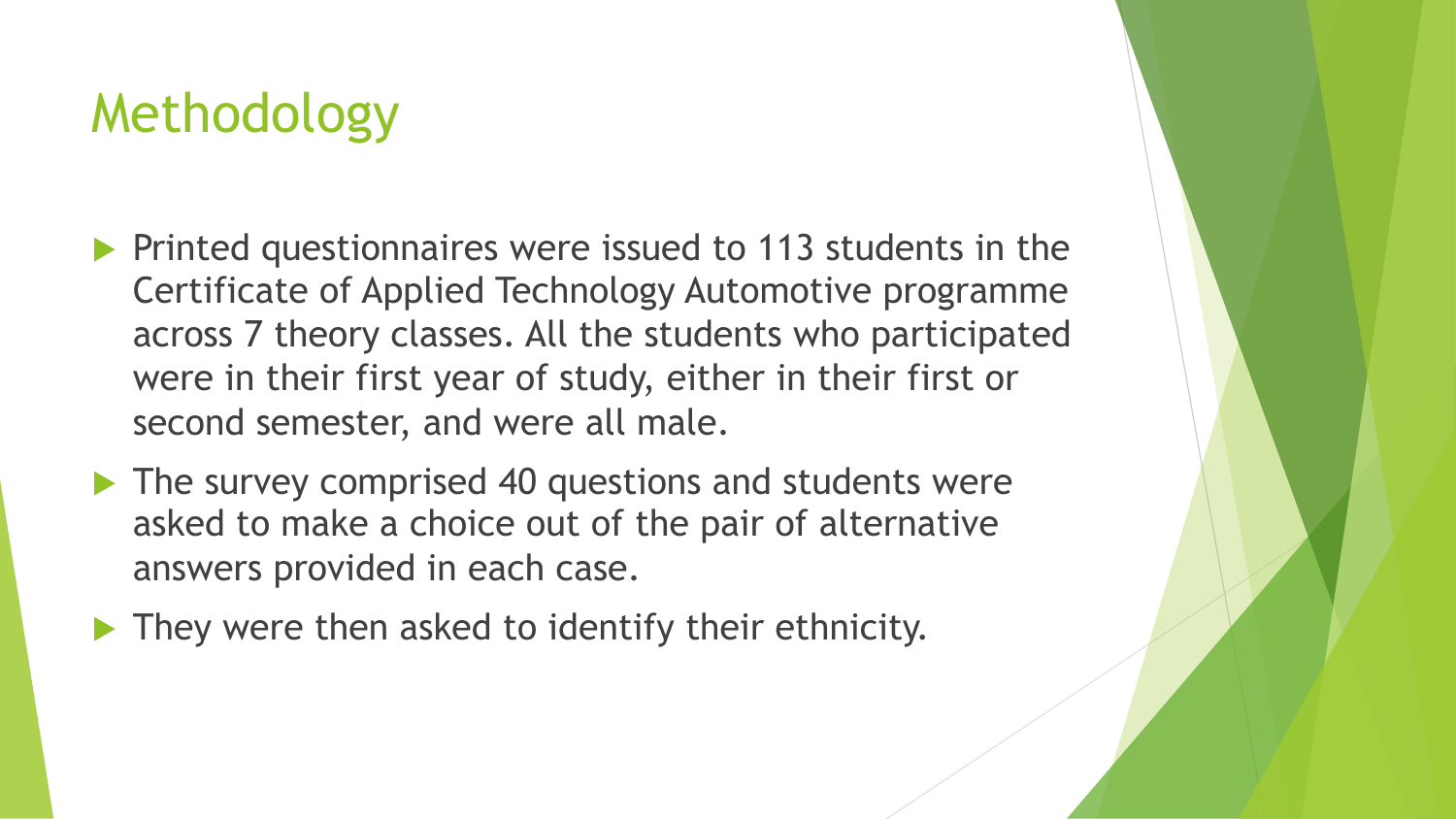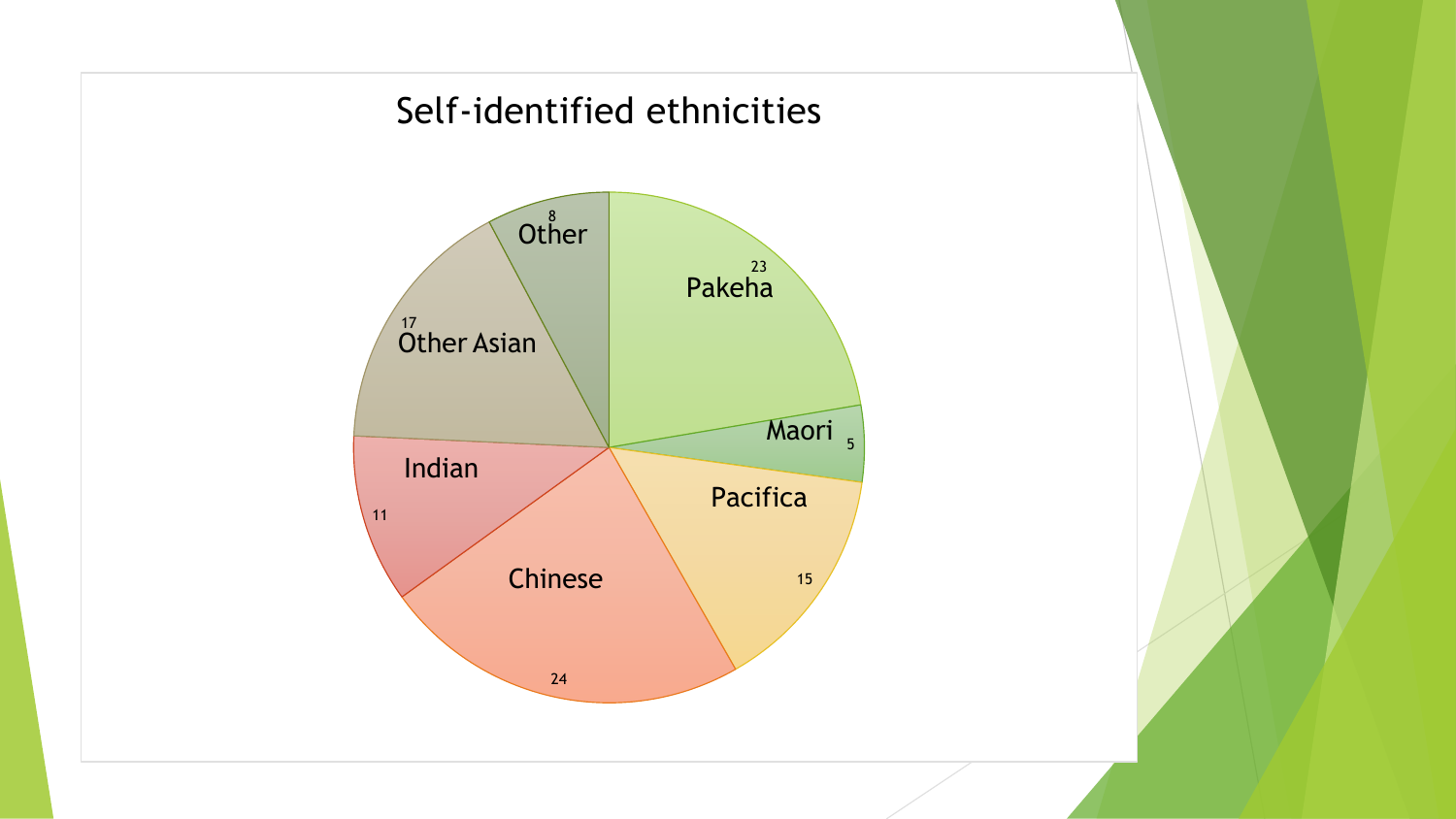## Communication styles of Maori and Pakeha

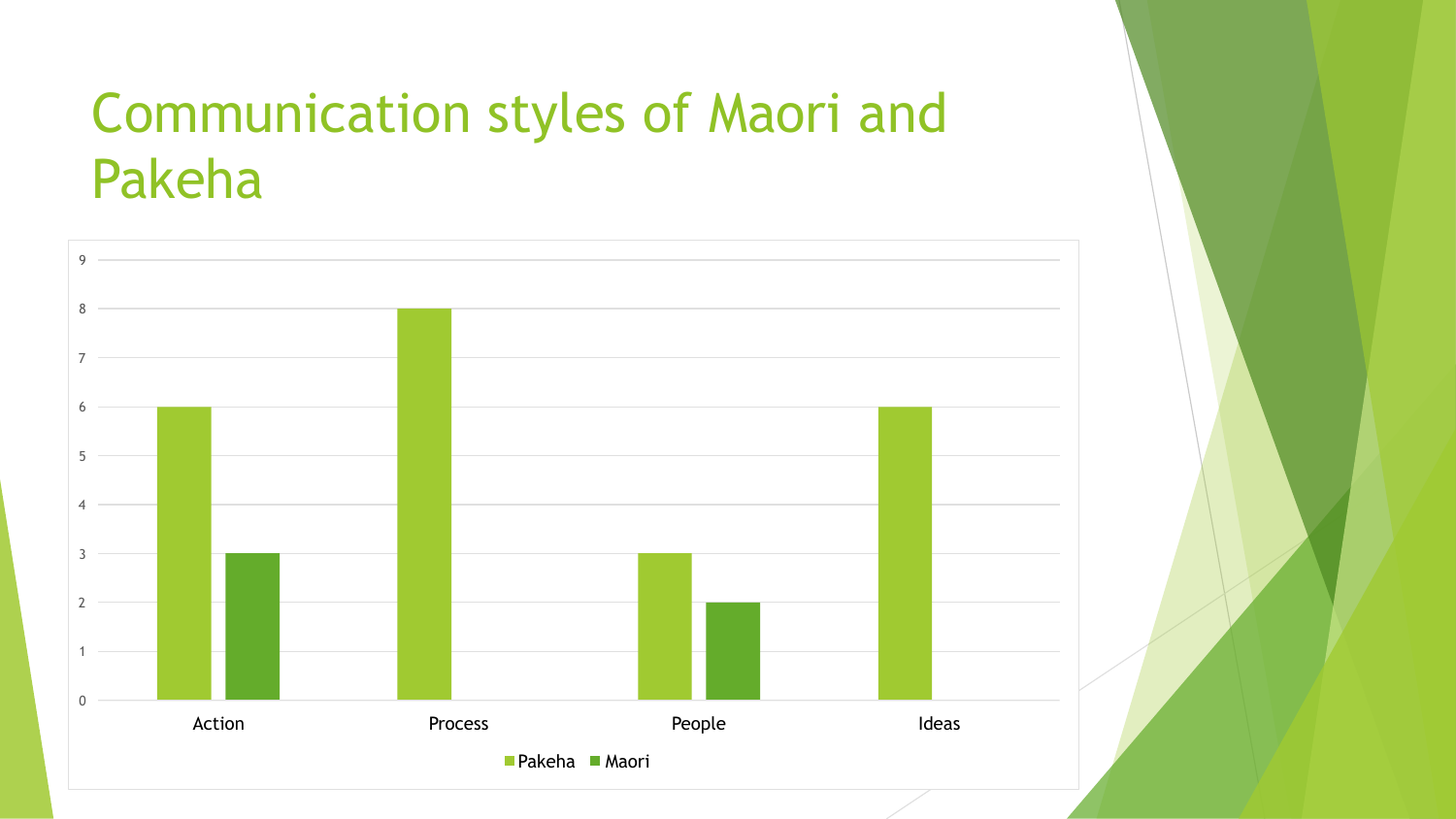# **Communication styles of Pacific Islanders and Indians**

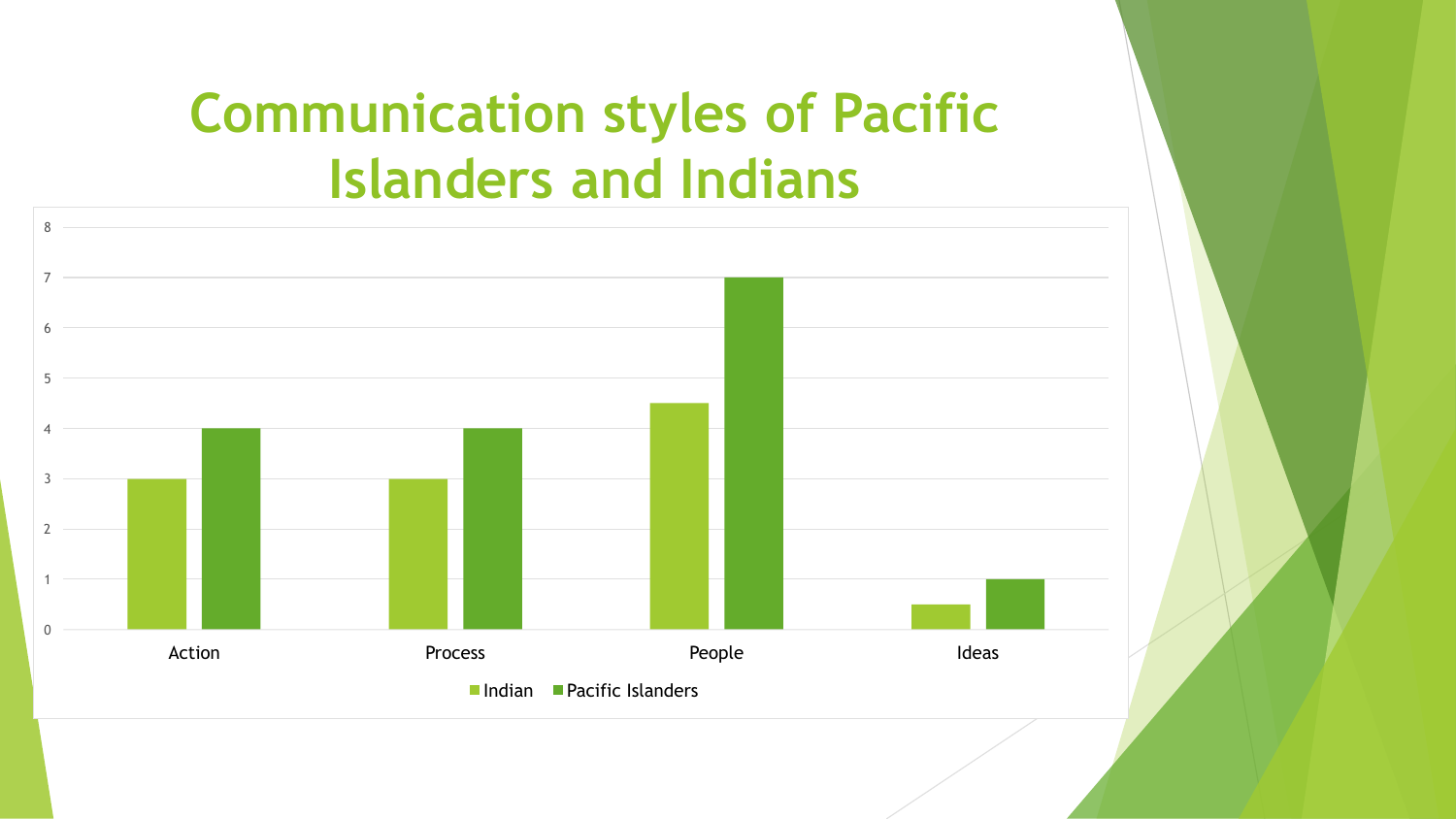# **Communication styles of Chinese and other Asian students**

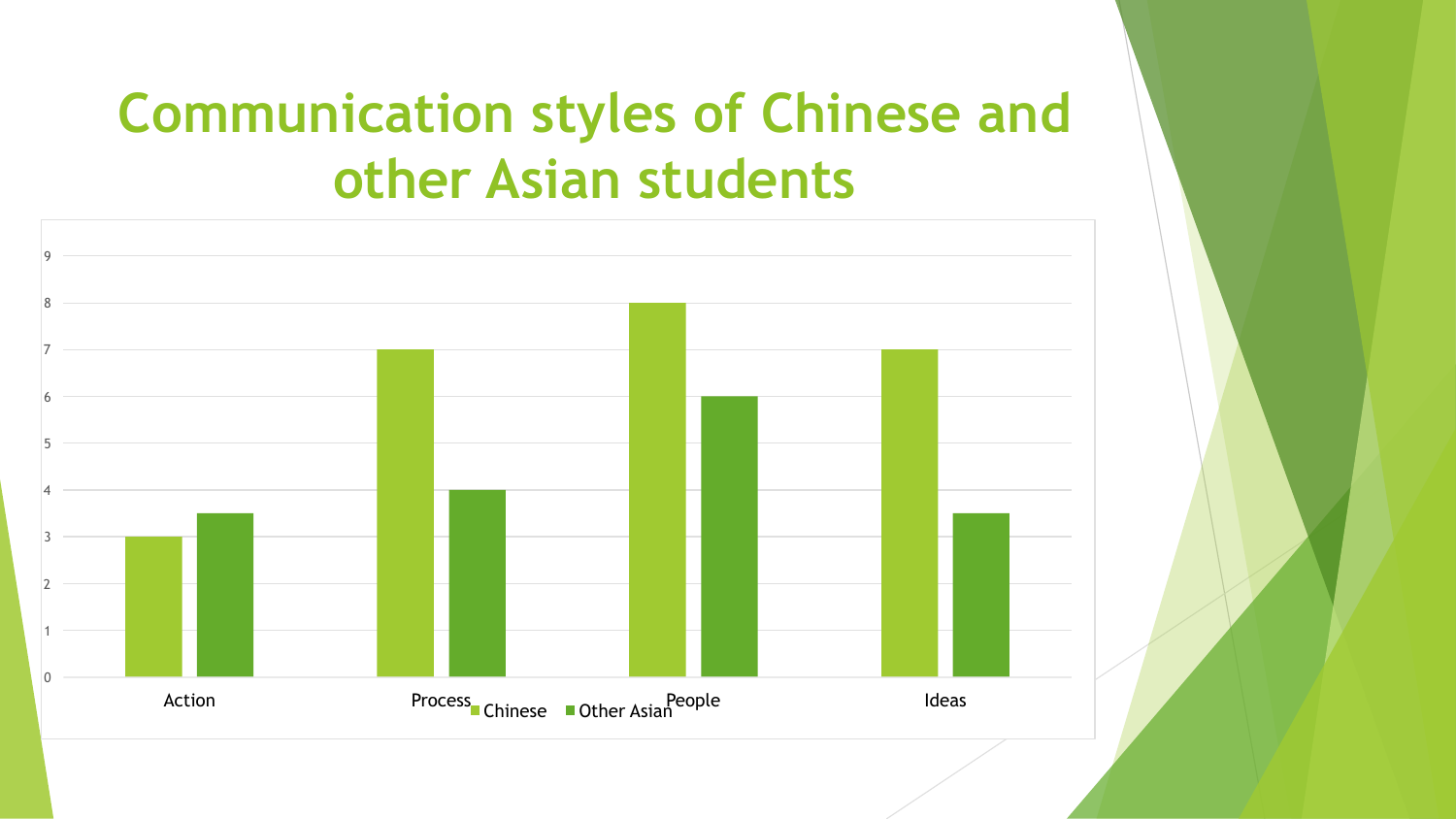#### **Outcomes**

- Most students are "People" orientated, yet by end of course are expected to develop an "Ideas" bias.
- $\blacktriangleright$  Therefore, there is a need to use their social strengths to grow ideas and critical thinking skills by:
- $\circ$  facilitating a series of complex conversations between staff and among students, with the texts (both printed and Online), with industry and with oneself (critical selfreflection).
- Emphasise the socially constructed attributes through the establishment of Communities of Practice and the opportunities for students to develop shared and collaborative understandings.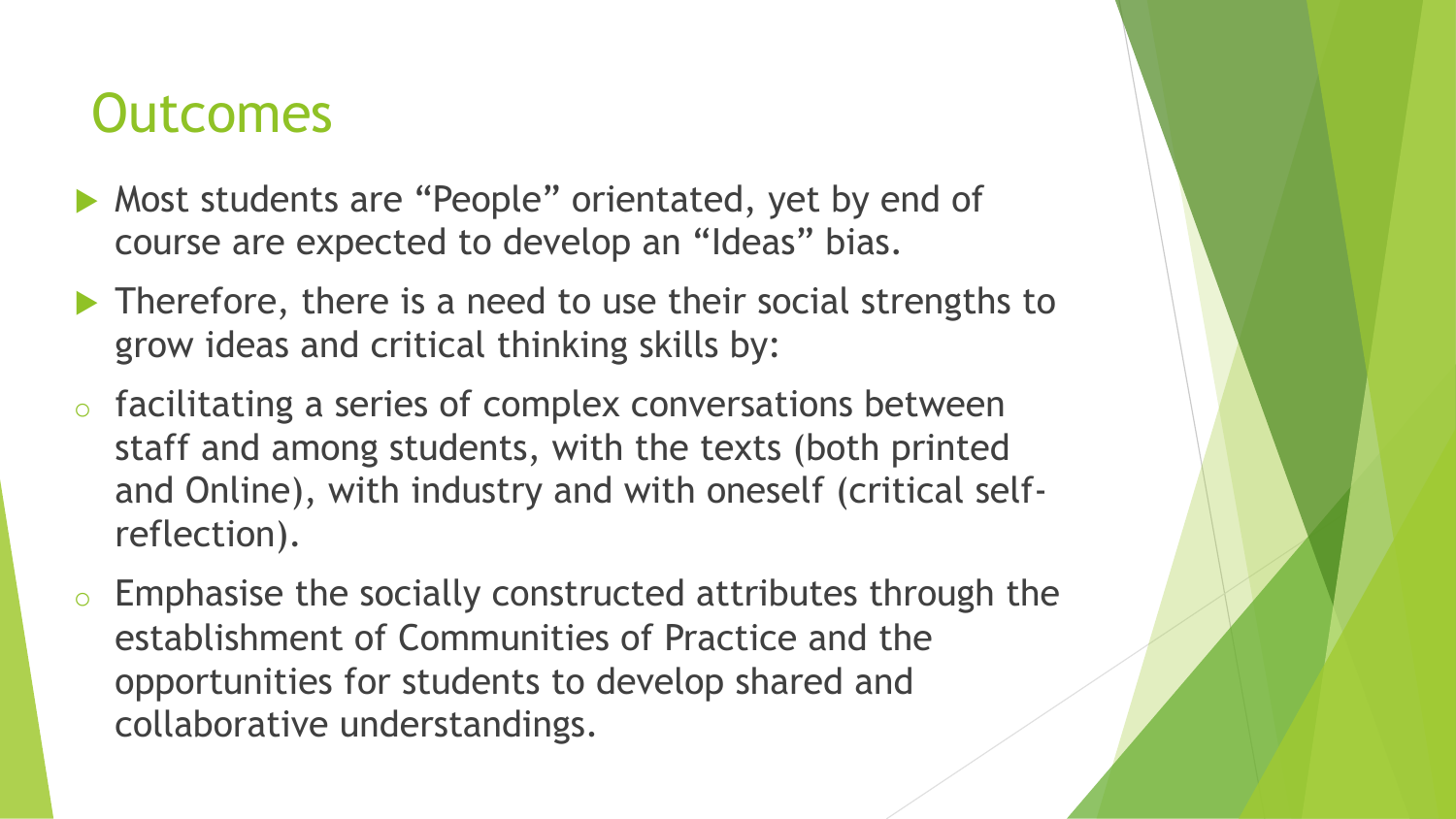## Using technology to achieve improvement

Hypermedia, hypertext and web-based collaborative environments will play an increasing role in enabling the development of socially constructed, peoplebased learning as a comfortable tool for students from any part of the globe, thereby using the strengths that students already have to develop the attributes they need as qualified professionals.

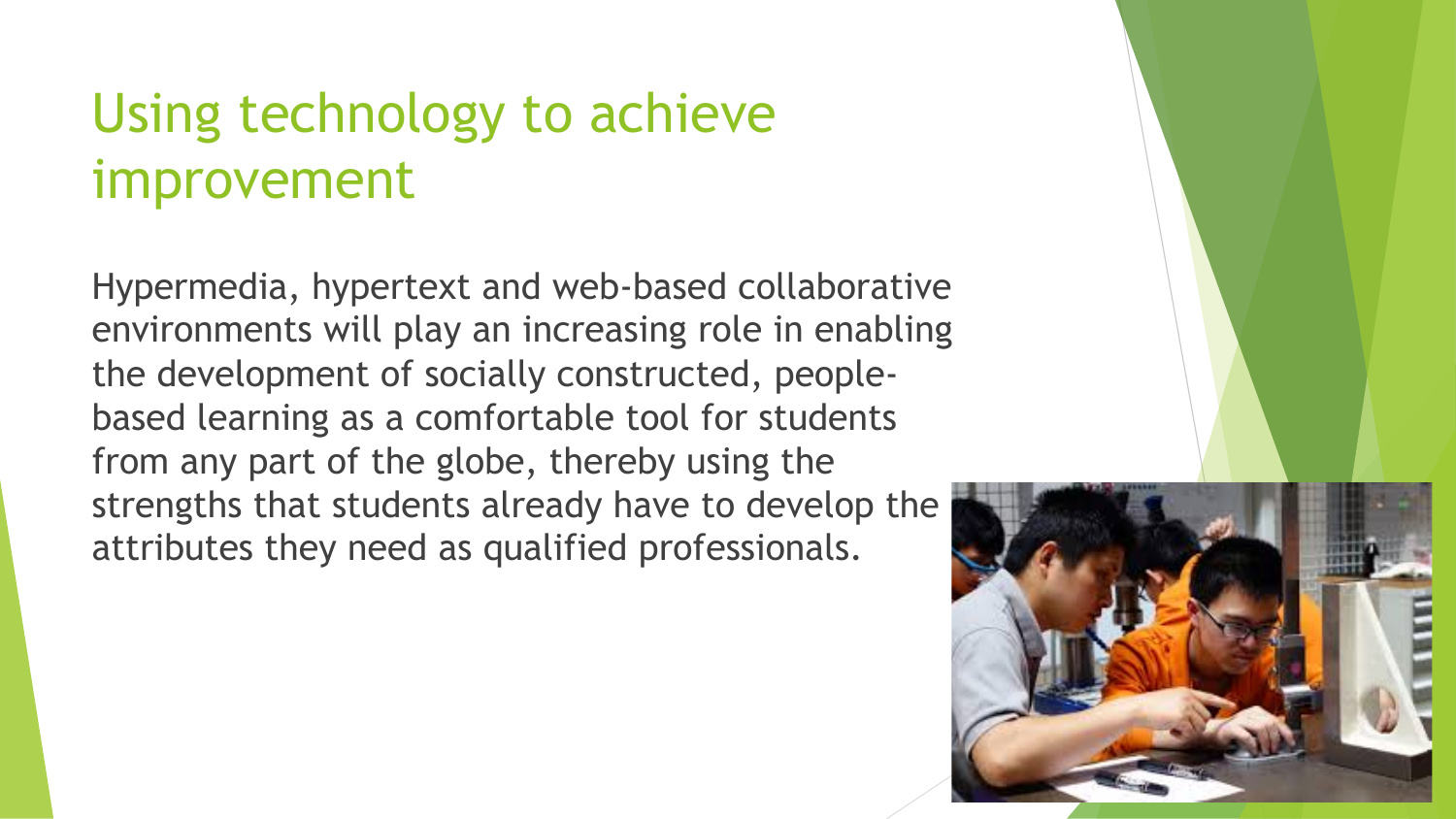#### Recommendations

- $\blacktriangleright$  Using pair and group work (thereby enhancing the 'People' aspect of students' values) so international students use their social strengths to help one another develop critical thinking capabilities;
- $\blacktriangleright$  Taking time to check that international students understand the language and terms being used by lecturers;
- $\blacktriangleright$  Promoting a mentoring scheme using people from the same ethnicity to act as learning support.
- Highlight the need for international students to see their courses as socially focussed and which lead to people-focused, teamwork orientated careers. (Potangaroa & Murphy, 2004)